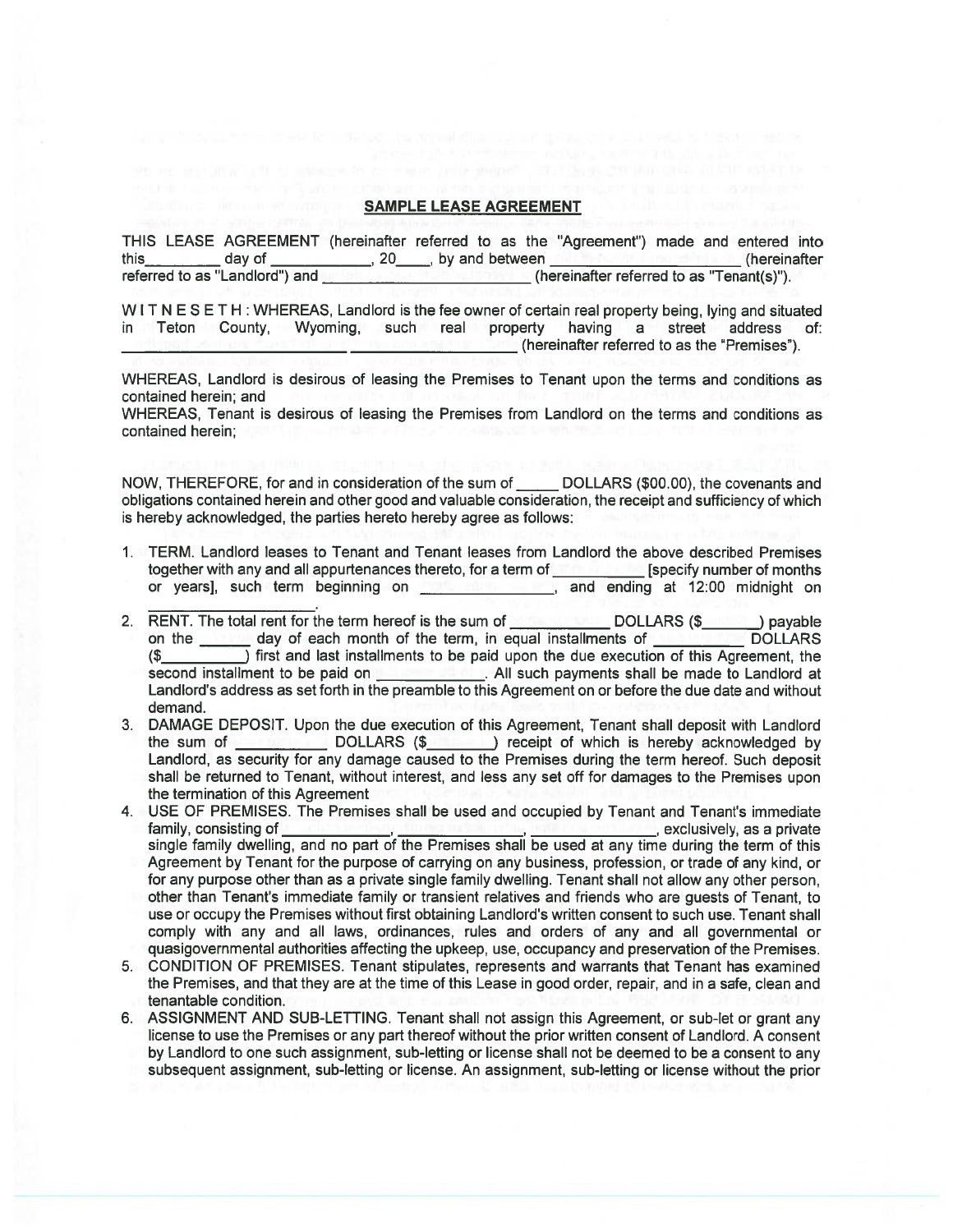written consent of Landlord or an assignment or sub-letting by operation of law shall be absolutely null and void and shall, at Landlord's option, terminate this Agreement.

- 7. ALTERATIONS AND IMPROVEMENTS. Tenant shall make no alterations to the buildings on the Premises or construct any building or make any other improvements on the Premises without the prior written consent of Landlord. Any and all alterations, changes, and/or improvements built, constructed or placed on the Premises by Tenant shall, unless otherwise provided by written agreement between Landlord and Tenant, be and become the property of Landlord and remain on the Premises at the expiration or earlier termination of this Agreement.
- 8. NON-DEUVERY OF POSSESSION. In the event Landlord cannot deliver possession of the Premises to Tenant upon the commencement of the Lease term, through no fault of Landlord or its agents, then Landlord shall have no liability, but the rental herein provided shall abate until possession is given. Landlord shall have thirty (30) days in which to give possession, and if possession is tendered within such time, Tenant agrees to accept the demised Premises and pay the rental herein provided from that date. In the event possession cannot be delivered within such time, through no fault of Landlord or its agents, then this Agreement and all rights hereunder shall terminate.
- 9. HAZARDOUS MATERIALS. Tenant shall not keep on the Premises any item of a dangerous, flammable or explosive character that might unreasonably increase the danger of fire or explosion on the Premises or that might be considered hazardous or extra hazardous by any responsible insurance company.
- 10. UTILITIES. Tenant shall be responsible for arranging for and paying for all utility services required on the Premises.
- 11. MAINTENANCE AND REPAIR; RULES. Tenant will, at its sole expense, keep and maintain the Premises and appurtenances in good and sanitary condition and repair during the term of this Agreement and any renewal thereof. Without limiting the generality of the foregoing, Tenant shall:
	- a. Not obstruct the driveways, sidewalks, courts, entry ways, stairs and/or halls, which shall be used for the purposes of ingress and egress only;
	- b. Keep all windows, glass, window coverings, doors, locks and hardware in good
	- c. Not obstruct or cover the windows or doors;
	- d. Not leave windows or doors in an open position during any inclement weather;
	- e. Not hang any laundry from any window, rail, porch or balcony nor air or dry any of same within any yard area or space;
	- f. Not cause or permit any locks or hooks to be placed upon any door or window without the consent of Landlord;
	- g. Keep all air conditioning filters clean and free from dirt;
	- h. Keep all lavatories, sinks, toilets, and all other water and plumbing apparatus in good order and repair and shall use same only for the purposes for which they were constructed. Tenant shall not allow any sweepings, rubbish, sand, rags, ashes or other substances to be thrown or deposited therein. Any damage to any such apparatus and the cost of clearing stopped plumbing resulting from misuse shall be borne by Tenant;
	- i. And Tenant's family and guests shall at all times maintain order in the Premises and at all places on the Premises, and shall not make or permit any loud or improper noises, or otherwise disturb other residents;
	- j. Keep all radios, television sets, stereos, phonographs, etc., turned down to a level of sound that does not annoy or interfere with other residents;
	- k. Deposit all trash, garbage, rubbish or refuse in the locations provided therefore and shall not allow any trash, garbage, rubbish or refuse to be deposited or permitted to stand on the exterior of any building or within the common elements;
	- I. Abide by and be bound by any and all rules and regulations affecting the Premises or the common area appurtenant thereto which may be adopted or promulgated by the Condominium or Homeowners' Association having control over them.
- 12. DAMAGE TO PREMISES. In the event the Premises are destroyed or rendered wholly untenable by fire, storm, or other casualty not caused by the negligence of Tenant, this Agreement shall terminate from such time except for the purpose of enforcing rights that may have then accrued hereunder. The rental provided for herein shall then be accounted for by and between Landlord and Tenant up to the time of such injury or destruction of the Premises, Tenant paying rentals up to such date and Landlord refunding rentals collected beyond such date. Should a portion of the Premises thereby be rendered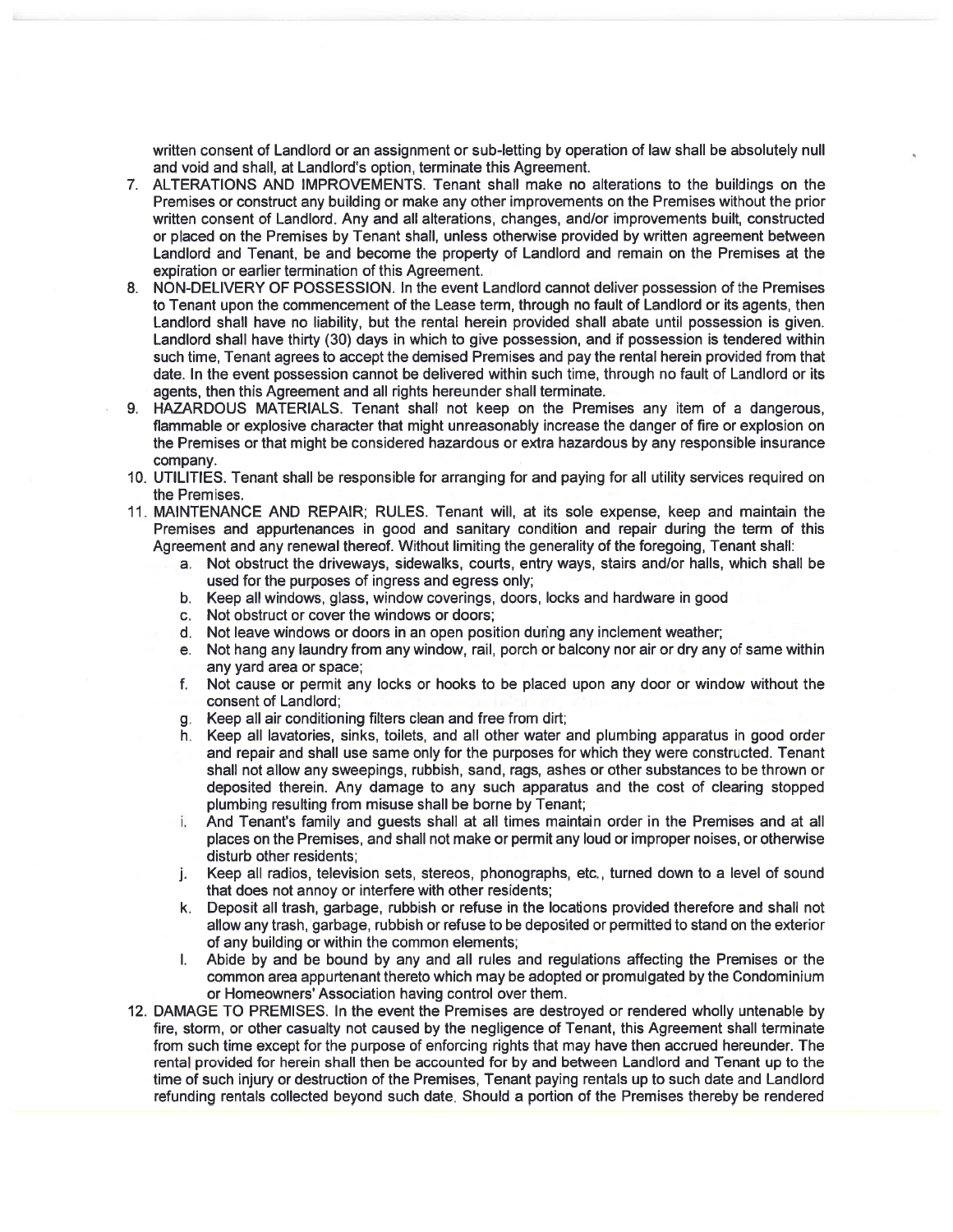untenable, the Landlord shall have the option of either repairing such injured or damaged portion or terminating this Lease. In the event that Landlord exercises its right to repair such untenable portion, the rental shall abate in the proportion that the injured parts bears to the whole Premises, and such part so injured shall be restored by Landlord as speedily as practicable, after which the full tent shall recommence and the Agreement continue according to its terms.

- 13. INSPECTION OF PREMISES. Landlord and Landlord's agents shall have the right at all reasonable times during the term of this Agreement and any renewal thereof to enter the Premises for the purpose of inspecting the Premises and all buildings and improvements thereon. And for the purposes of making any repairs, additions or alterations as may be deemed appropriate by Landlord for the preservation of the Premises or the building. Landlord and its agents shall further have the right to exhibit the Premises and to display the usual "for sale', "for rent" or "vacancy" signs on the Premises at any time within fortyfive (45) days before the expiration of this Lease. The right of entry shall likewise exist for the purpose of removing placards, signs, fixtures, alterations or additions, but do not conform to this Agreement or to any restrictions, rules or regulations affecting the Premises.
- 14. SUBORDINATION OF LEASE. This Agreement and Tenant's interest hereunder are and shall be subordinate, junior and inferior to any and all mortgages, liens or encumbrances now or hereafter placed on the Premises by Landlord, all advances made under any such mortgages, liens or encumbrances (including, but not limited to, future advances), the interest payable on such mortgages, liens or encumbrances and any and all renewals, extensions or modifications of such mortgages, liens or encumbrances.
- 15. TENANT'S HOLD OVER. If Tenant remains in possession of the Premises with the consent of Landlord after the natural expiration of this Agreement, a new tenancy from month-to-month shall be created between Landlord and Tenant which shall be subject to all of the terms and conditions hereof except that rent shall then be due and owing at DOLLARS  $(\frac{2}{3})$  per month and except that such tenancy shall be terminable upon **eight (number)** days written notice served by either party.
- 16. SURRENDER OF PREMISES. Upon the expiration of the term hereof, Tenant shall surrender the Premises in as good a state and condition as they were at the commencement of this Agreement, reasonable use and wear and tear thereof and damages by the elements excepted.
- 17. ANIMALS. Tenant shall be entitled to keep no more than  $\Box$  ( $\Box$ ) domestic dogs, cats or birds; however, at such time as Tenant shall actually keep any such animal on the Premises, Tenant shall pay to Landlord a pet deposit of DOLLARS, of which shall be non-refundable and shall be used upon the termination or expiration of this Agreement for the purposes of cleaning the carpets of the building.
- 18. QUIET ENJOYMENT. Tenant, upon payment of all of the sums referred to herein as being payable by Tenant and Tenant's performance of all Tenant's agreements contained herein and Tenant's observance of all rules and regulations, shall and may peacefully and quietly have, hold and enjoy said Premises for the term hereof.
- 19. INDEMNIFICATION. Landlord shall not be liable for any damage or injury of or to the Tenant, Tenant's family, guests, invitees, agents or employees or to any person entering the Premises or the building of which the Premises are a part or to goods or equipment, or in the structure or equipment of the structure of which the Premises are a part, and Tenant hereby agrees to indemnify, defend and hold Landlord harmless from any and all claims or assertions of every kind and nature.
- 20. DEFAULT. If Tenant fails to comply with any of the material provisions of this Agreement, other than the covenant to pay rent, or of any present rules and regulations or any that may be hereafter prescribed by Landlord, or materially fails to comply with any duties imposed on Tenant by statute, within seven (7) days after delivery of written notice by Landlord specifying the non-compliance and indicating the intention of Landlord to terminate the Lease by reason thereof, Landlord may terminate this Agreement. If Tenant fails to pay rent when due and the default continues for seven (7) days thereafter, Landlord may, at Landlord's option, declare the entire balance of rent payable hereunder to be immediately due and payable and may exercise any and all rights and remedies available to Landlord at law or in equity or may immediately terminate this Agreement.
- 21. LATE CHARGE. In the event that any payment required to be paid by Tenant hereunder is not made within three (3) days of when due, Tenant shall pay to Landlord, in addition to such payment or other charges due hereunder, a "late fee" in the amount of  $\Box$  DOLLARS  $(\$ \_\_\_\$
- 22. ABANDONMENT. If at any time during the term of this Agreement Tenant abandons the Premises or, Landlord may, at Landlord's option, obtain possession of the Premises in the manner provided by law,